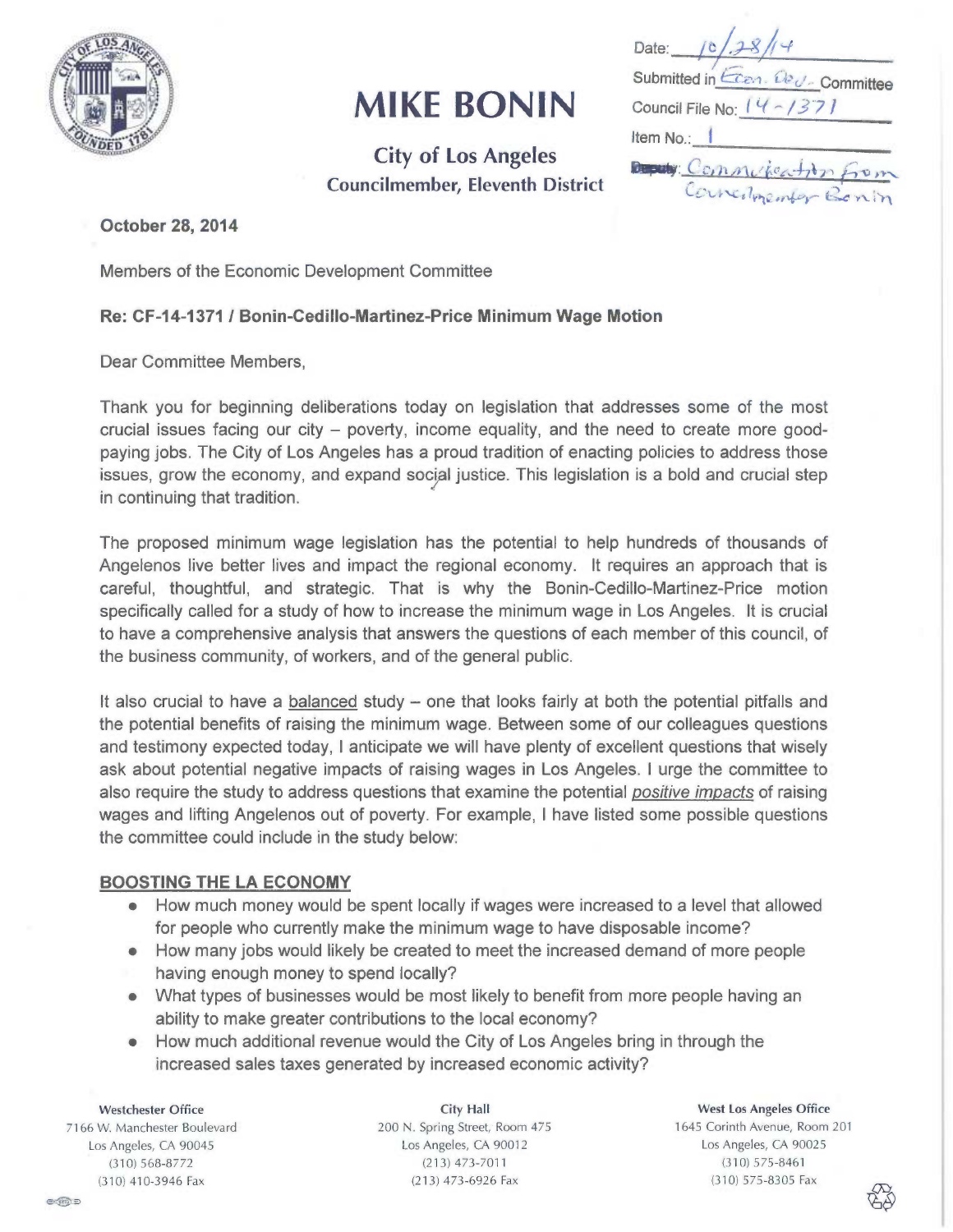- How much money could businesses expect to save if employee turnover were reduced as a result of increased wages?
- Has increasing wages historically lead to an increase, or a decrease, in worker productivity?

### HELPING THOSE IN NEED

- How many people in each Council District currently earn the minimum wage?
- Who will this legislation help most? Please provide demographic information about minimum-wage workers in Los Angeles, including information about age, gender, ethnicity and education.
- How many minimum wage workers in Los Angeles are the primary wage earners for their families?
- If the minimum wage were increased to \$15.25 per hour, how many people making slightly more than the current minimum wage could expect to also receive a raise as a ripple effect of the wage increase?
- What would be the actual annual wage increases in real dollars if the minimum wage is raised to \$15.25 by 2019, if a standard rate of inflation was taken into account?
- How would a minimum wage of \$15.25 in 2019 compare to the expected average and median wage in the City of Los Angeles in 2019?
- Are there any existing California State laws that would prohibit a municipal minimum wage law from applying different minimum wages to tipped workers and non-tipped workers?

## SAVING TAXPAYERS' MONEY

- How much money could be saved at local schools if parents earned wages at a level that did not require them to work two or three jobs to afford basic necessities, allowing them to spend more time at home and thus reducing the need for after school programs?
- How much would raising the minimum wage likely save public service agencies and local governments if demand were reduced for social service programs that are funded by taxpayers?

## ADDRESSING THE HIGH COST OF LIVING IN LA

- What is the average monthly rent for a two-bedroom apartment in the City of Los Angeles?
- How does the cost of living in Los Angeles compare with other cities in California?
- How does the cost of living in Los Angeles compare with Seattle, Washington?
- If two adults in a family of four in Los Angeles worked 1.5 full-time jobs between then, how much would they need to earn in order for their family to afford basic necessities, such as rent, utilities, food and transportation?